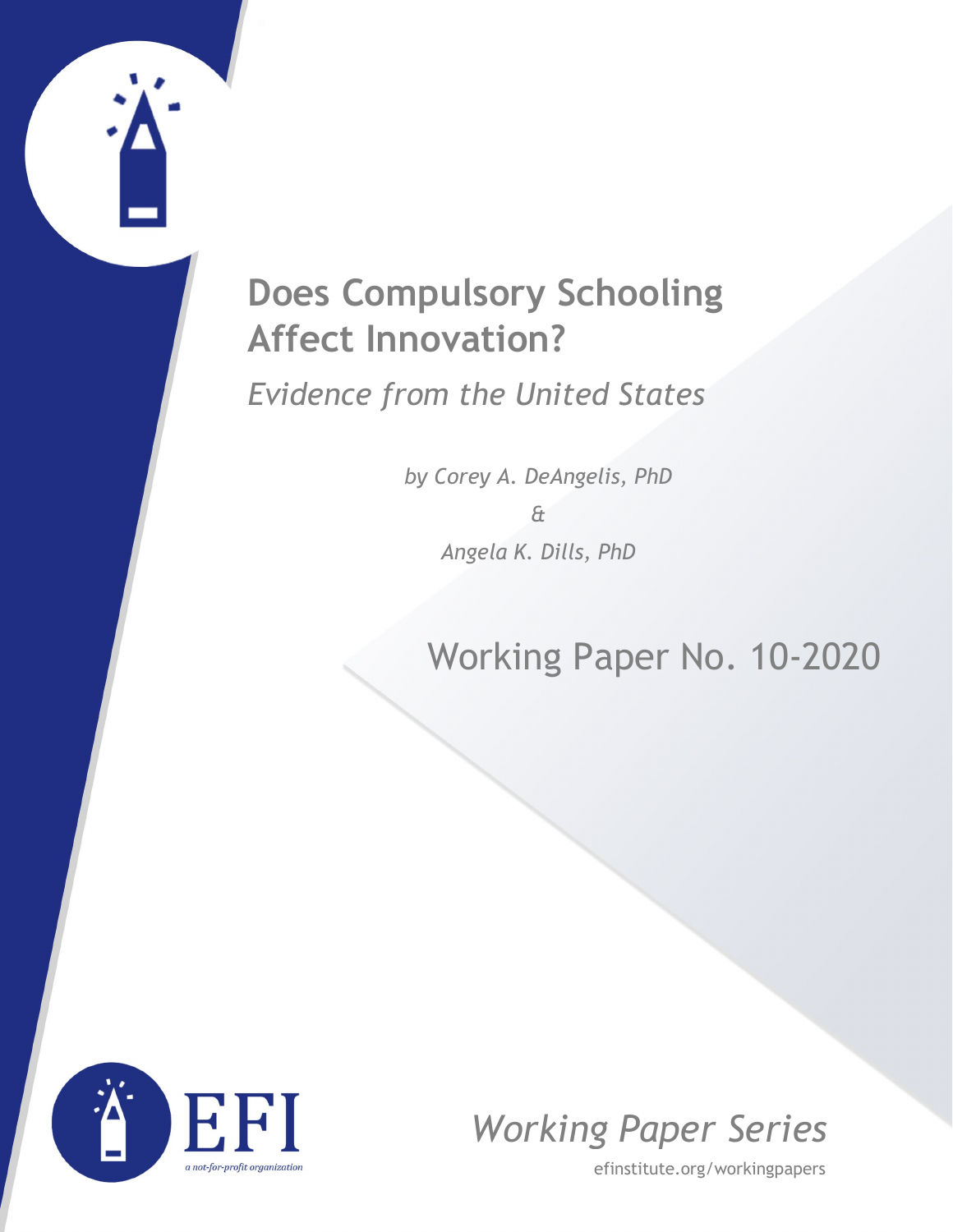# **Does Compulsory Schooling Affect Innovation? Evidence from the United States**

Corey A. DeAngelis, Ph.D. Reason Foundation Cato Institute Educational Freedom Institute Corey.DeAngelis@gmail.com ORCID: 0000-0003-4431-9489

Angela K. Dills, Ph.D. Western Carolina University akdills@email.wcu.edu

May 11, 2020

Declarations of interest: none.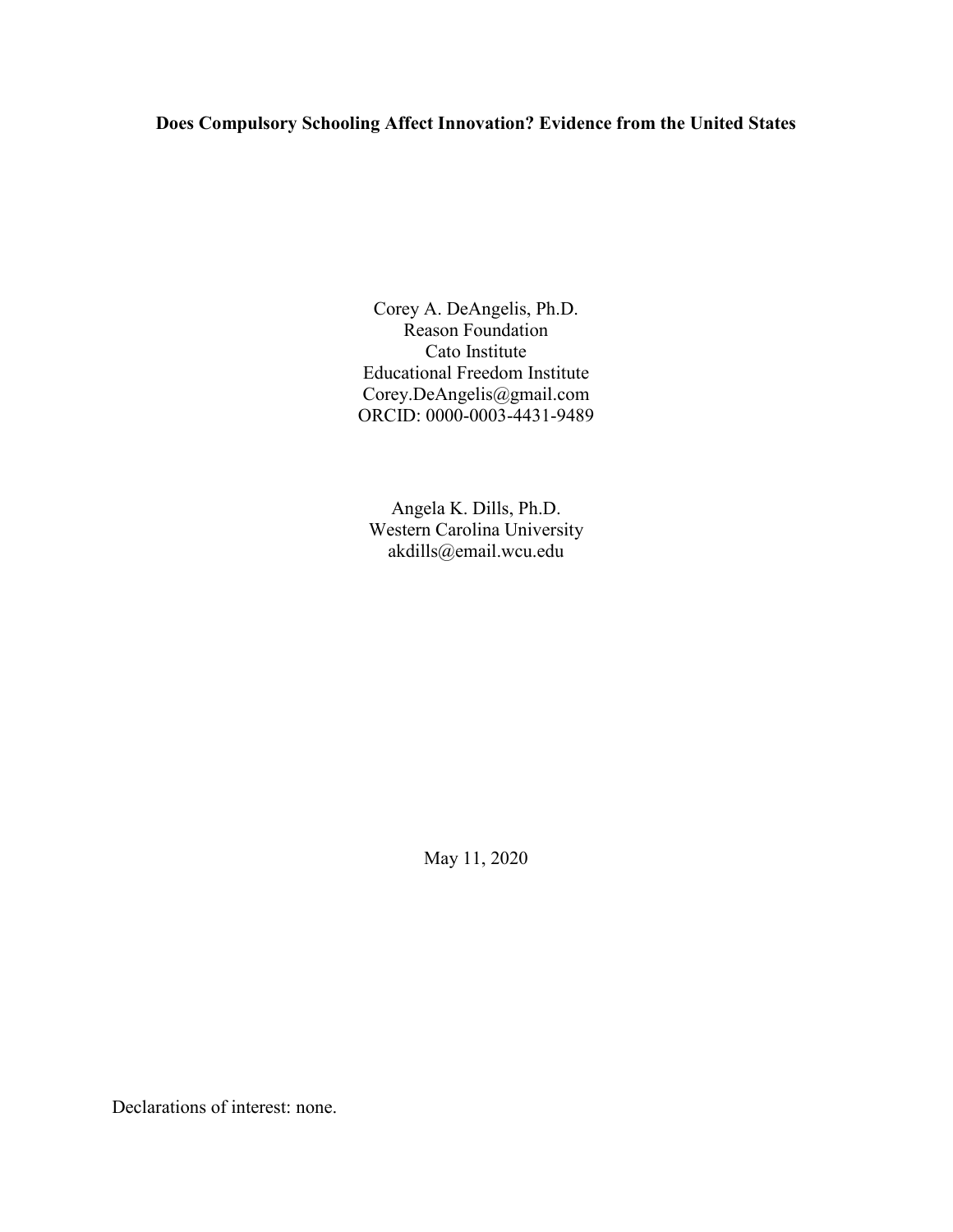#### **Abstract**

U.S. states adopted compulsory schooling laws between 1852 and 1929. Compulsory schooling laws increase the number of completed years of schooling, which could lead to social benefits such as increases in workforce productivity and technological innovation. In theory, additional schooling could lead to a more educated populace that possesses the skills that lead to more inventions and technological innovation. However, the historical impetus around compulsory schooling included a well-meaning desire to assimilate diverse populations and to control children's educations. It is possible that a more homogenous and regimented system of schooling could dampen entrepreneurial and innovative thinking relative to less structured forms of education. To our knowledge, this is the first study to empirically test the historical relationship between state-level compulsory schooling laws and measures of innovation and entrepreneurship such as the number of patents per capita and output per worker. Our results suggest that the adoption of compulsory schooling in the U.S. reduced patents per capita and output per worker over time.

Keywords: compulsory schooling; innovation; productivity; patents; homeschooling JEL Classifications: I28, I20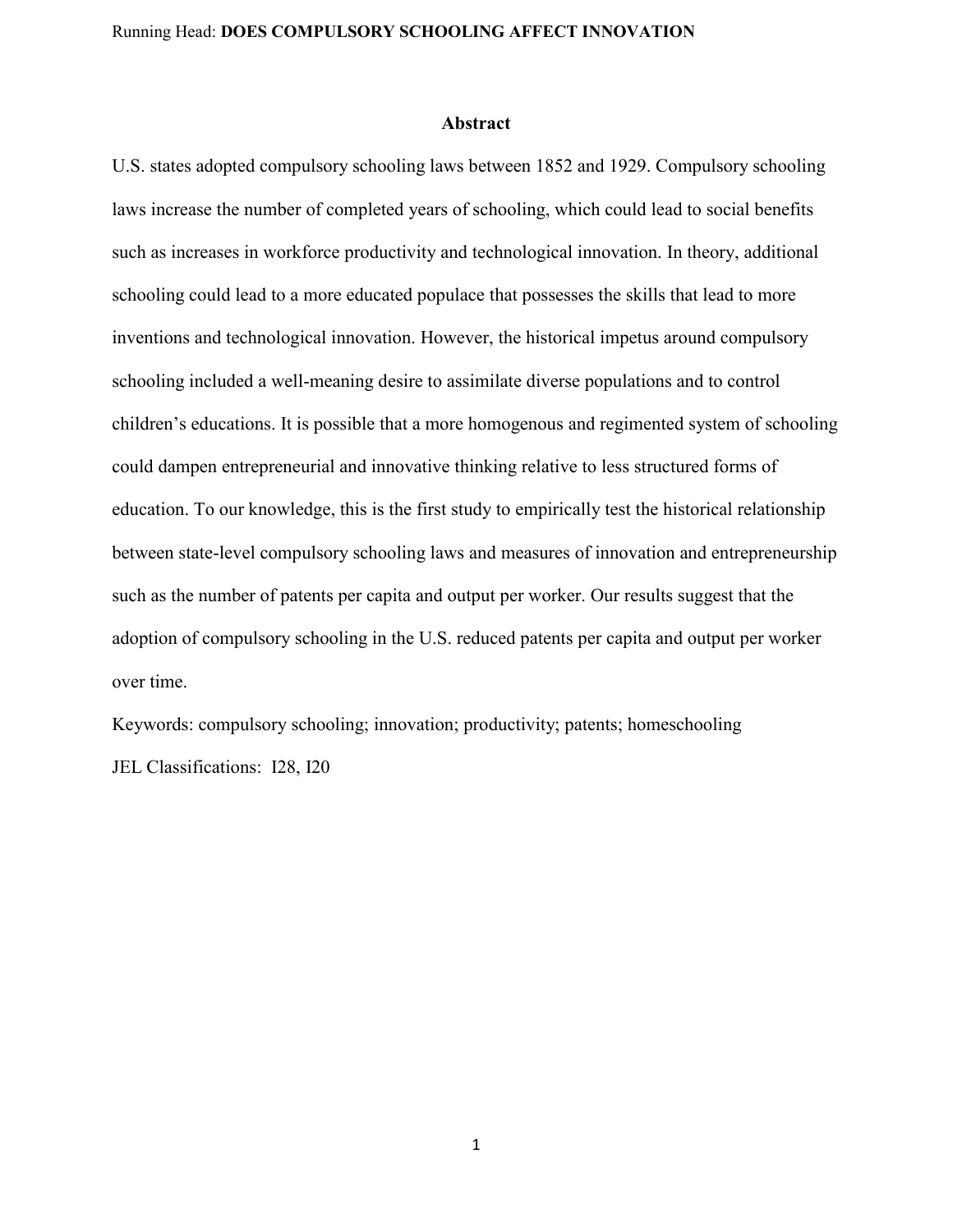#### **Introduction**

The late 19<sup>th</sup> century witnessed most U.S. states adopting their first compulsory schooling law mandating school attendance by children. By the end of 1929, all 50 states and the District of Columbia had compulsory education laws in place. Proponents of these laws argued for schools that were more broadly available to students regardless of social class (Katz ,1976). Public schools also offered a way to assimilate newly arrived immigrants to the predominant culture (Dewey, 1916; Katz, 1976; Mann, 1855; Rush, 1786) and to allow children with negligent parents to receive an education (Taylor, 2010). More recent education scholars similarly argue that public schooling is necessary to teach children how to become good citizens (Gutmann, 1999; Saltman, 2000).

We consider how these initial compulsory schooling laws affect innovation. The effect of compulsory schooling on innovation is theoretically ambiguous. Educational attainment tends to be positively associated with measures of innovation (Akcigit, Grigsby, & Nicholas, 2017a); compulsory schooling increases some groups' educational attainment, which could potentially increase their innovation. On the other hand, changing schooling from voluntary to compulsory may change the nature of schooling, affecting innovation (see, for example, the arguments in Gatto, 2000; 2002).

Compulsory schooling laws could also change the structure of education by reducing the proportion of children being educated in the home. Increases in conventional schooling could lead to reductions in academic and social outcomes if children were receiving meaningful educations in their homes. Although much of the empirical evidence on the subject has limited internal validity, the literature suggests that homeschooled children tend to fare better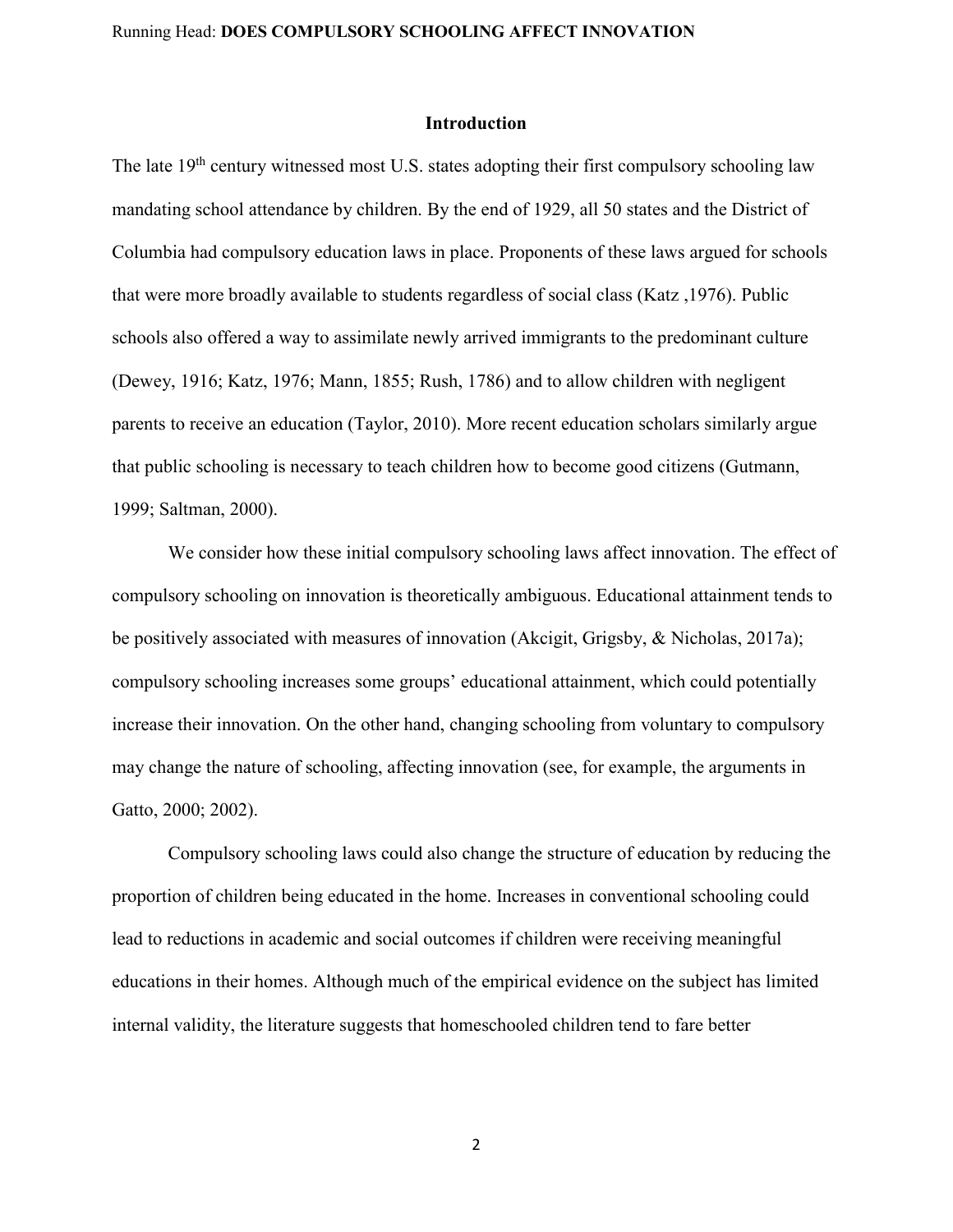academically and socially than their otherwise similar peers in public schools (Burke, 2019; Cogan, 2010; Hamlin, 2019; Medlin, 2013; Ray, 2017).

Potential social benefits of compulsory public education include a more educated populace, positive socialization, and more civic knowledge (Gutmann, 1999). However, it is also possible that particular types of schooling lead to a less educated populace and more obedience relative to alternative forms of education such as homeschooling or private schooling (DeAngelis, 2019). More obedience could be viewed as a social benefit since it could lead to less crime, but obedience could also be viewed as a social cost if it reduces creativity and innovation (DeAngelis, 2018; Glenn, 1988). The traditional schooling model could also have differing effects on cognitive skills such as reading comprehension and noncognitive skills such as creativity and effort (DeAngelis, 2019; Kim, 2011). Lleras-Muney and Shertzer (2015) find that English-only laws and compulsory schooling laws had no detectable effect on the socialization of immigrants; their results imply that compulsory schooling may be limited in its ability to change cultural attitudes.

We empirically test the relationship between schooling and innovation by using the number of patents per capita by state as a proxy for innovation. We estimate declines in patenting that begin around the prime patenting years (ages 36 to 55) of the first cohorts affected. We also consider the effect of compulsory schooling laws on real output per work as a measure of productivity.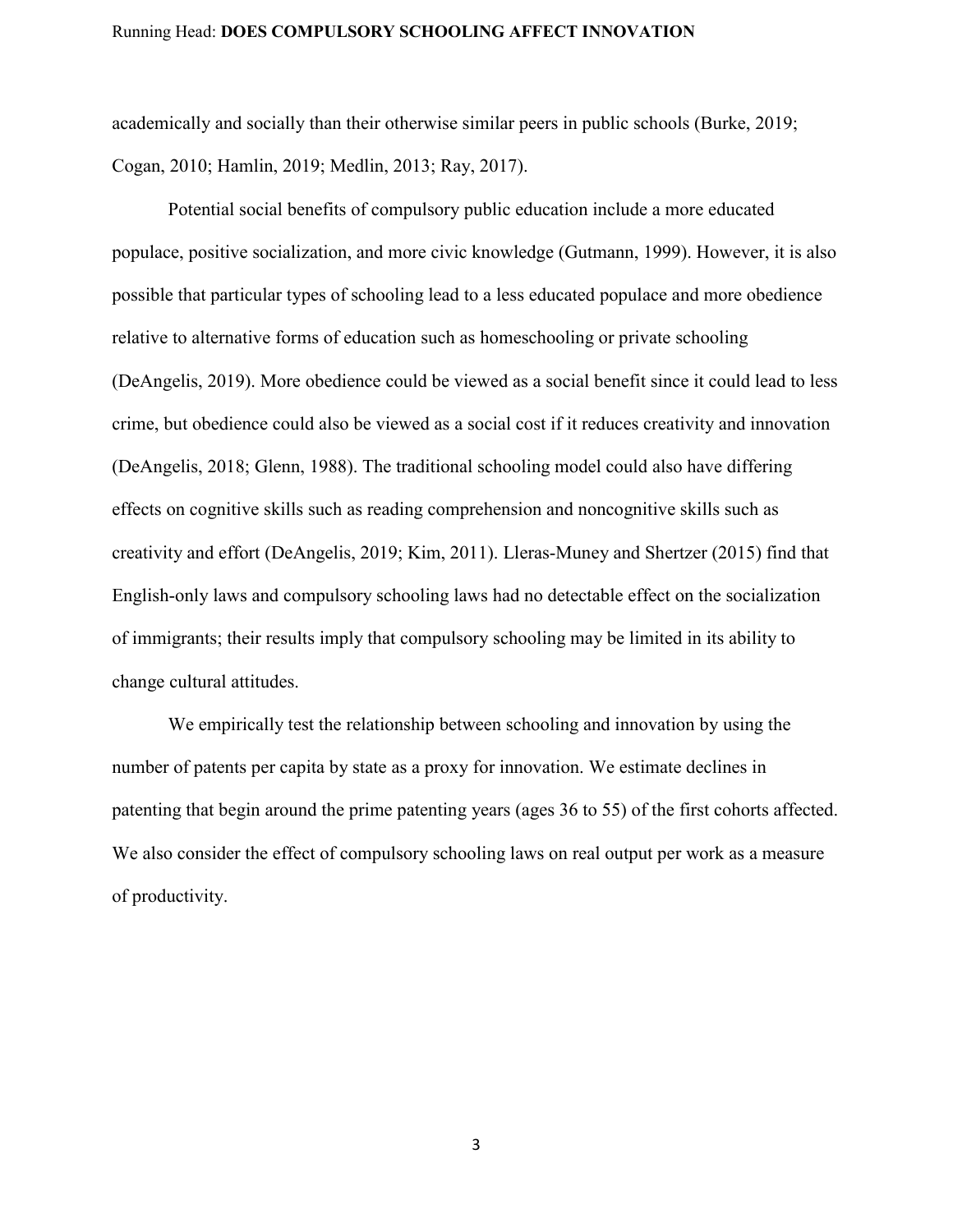#### **Compulsory Schooling Laws**

Figure 1 illustrates the number of states (plus Washington, D.C.) adopting compulsory schooling laws over time. Massachusetts, with its long history of compulsory education, was the initial adopter in 1852. Post-Civil War, the growing urbanization and increased number of immigrants led many more states to follow (Lleras-Muney & Shertzer, 2015; Katz, 1976; Tyack, 1974; Vinovskis, 1995). By 1929, all states and territories had adopted compulsory schooling laws of varying lengths.

Ample research uses the modern lengthening of compulsory schooling as an instrumental variable for years of schooling completed (e.g. Angrist & Krueger, 1991; Oreopoulos, Page, & Stevens, 2006). These evaluations rely on the binding nature of modern compulsory schooling laws for the strength of the instrument. In this study, we consider only the initial passage of compulsory schooling laws. These laws plausibly have two effects: increasing educational attainment and changing the nature of schooling.

The initial evidence on whether the original compulsory schooling laws increased educational attainment is mixed. Many of the original laws were not well enforced, partly because there was not a sufficient supply of seats for students to attend schools and partly because more-rural parts of the country found it exceedingly difficult to enforce attendance without an administrative body (Katz, 1976). In the early decades of the  $20<sup>th</sup>$  century, states developed the bureaucracy necessary to enforce the compulsory schooling laws, including adopting child labor laws. Goldin and Katz (2011), for example, estimate that state compulsory schooling laws account for at most 6 to 7 percent of the change in high school enrollment in the early 20<sup>th</sup> century. Akcigit, Grigsby, and Nicholas (2017a) document that patentors around the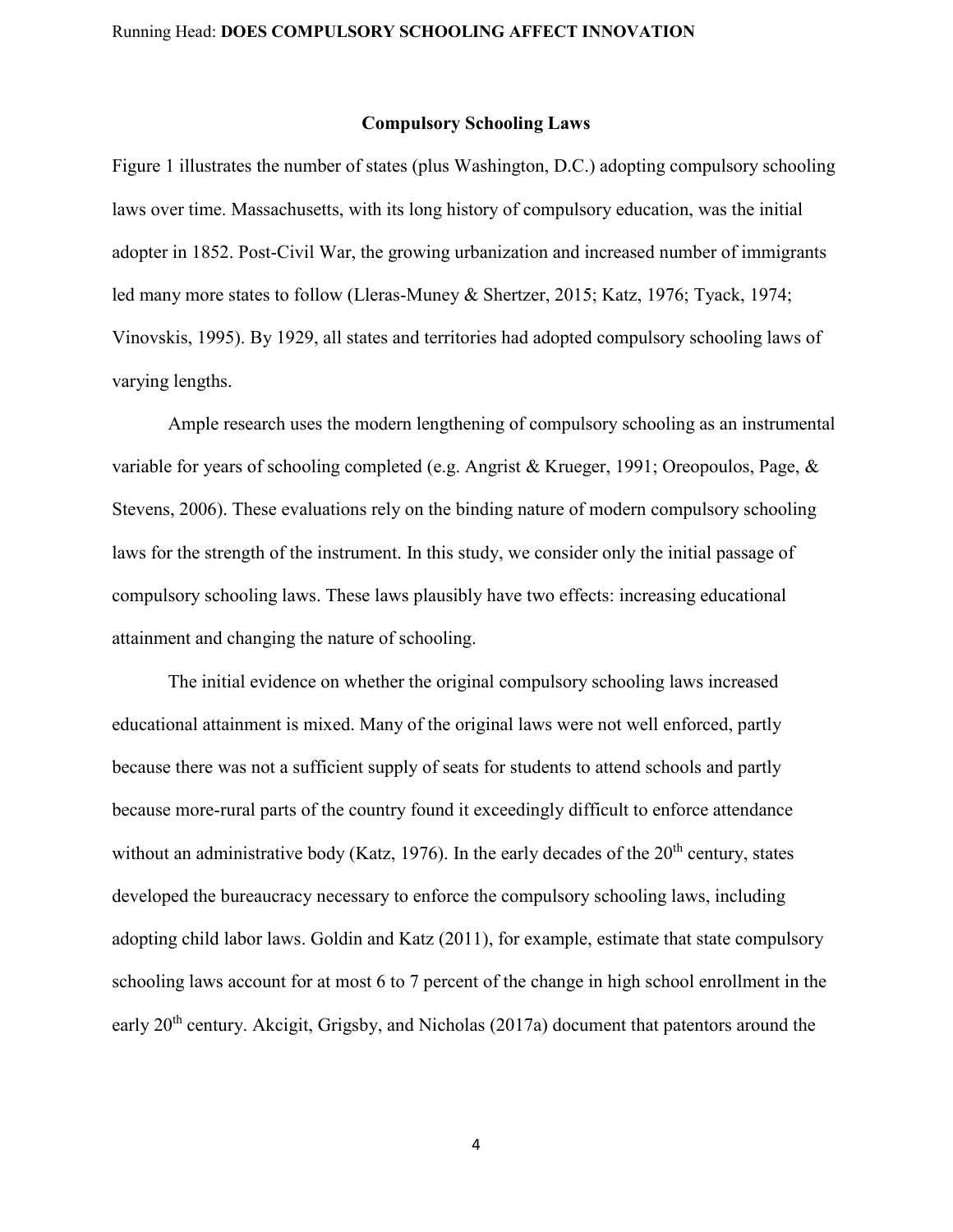turn of the  $20<sup>th</sup>$  century were more educated. To the extent that compulsory schooling increases educational attainment, it plausibly increases patenting.

Recent evidence provides a more nuanced understanding of the effect of compulsory schooling on educational attainment. Rauscher (2014) replicates the finding that early compulsory schooling laws in the U.S. did not increase average school attendance. However, she demonstrates that this average conceals interesting compositional changes in attendance. Early compulsory schooling laws increased educational attainment for non-whites and for boys from lower socioeconomic status backgrounds and reduced attendance among white and higher socioeconomic status boys and girls. This compositional change narrowed the race and class gaps in educational attainment by 20 percent.

When the composition of students changed, the nature of schooling under a compulsory system also likely changed. Bowles and Gintis (2002), revisiting their 1976 work, describe the system of mass schooling as a system for cultural transmission. In particular, schools cultivate children to become good workers, as a "well-socialized labor force" for employers (p. 20). The socialization they describe in mass schooling, echoed by popular commentators such as John Gatto (2000; 2002), emphasizes obedience to authority and conformity—behaviors unlikely to lead to innovations (McDonald & Gray, 2019).

In his account of the history of the public school system, Currie-Knight (2020) pointed out that "schools inculcated students with habits that would fit them for industrial wage work." Additionally, Bowles and Gintis (1976) argued that the founder of American public education, Horace Mann, "was a supporter of the industrial system," and that public schools were meant to train students to take "on as their own the values and objectives of those in authority."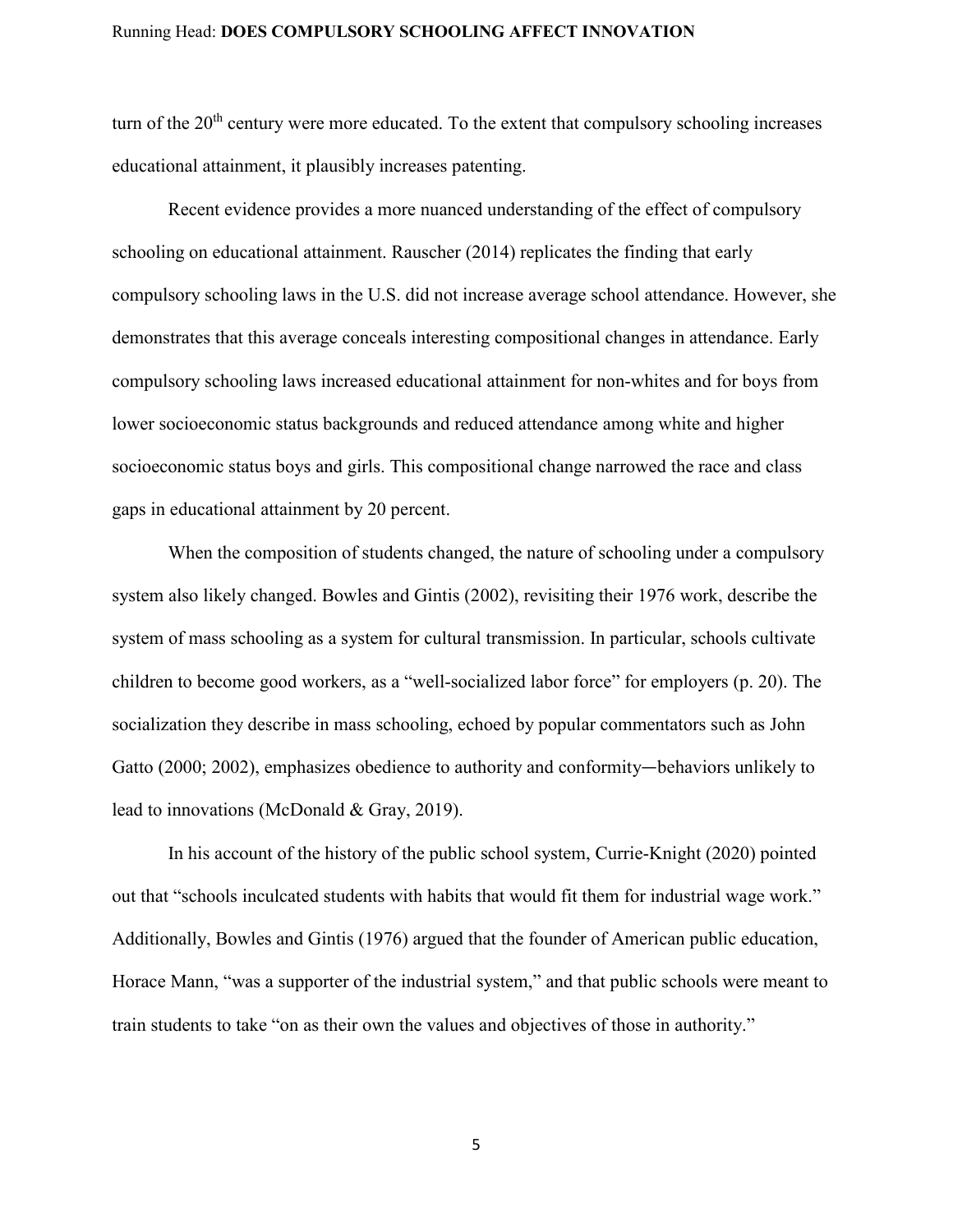#### **Patents and Productivity**

We consider two measures of innovation: state-level, annual data on patents issued by state and state-level decennial data on real output per worker.

We retrieved annual patent data for each state and the District of Columbia from the U.S. Department of Commerce Patent and Trademark Office from [1](#page-7-0)883 to 2015.<sup>1</sup> The U.S. Patent Office provides state-level counts of patents by year. For Figure 2, we aggregate these counts by year for a national trend in patenting beginning in 1883. Patents in the U.S. typically number between 3 and 4 per 10,000 people with no over-arching trend over this period. Given the unusual behavior in patenting during World War II, we end our sample in 1940.

The real output per worker data are from Haines and ICPSR (no date) for the Census years. Figure 3 presents the available data. Productivity generally is increasing through this period, with a dip in the middle of the Great Depression. Worker productivity may be influenced by compulsory schooling laws in at least three ways. First, the factory model of schooling implied by compulsory schooling laws may lead to more-compliant workers relative to a system of home education, which would increase their output. Second, compulsory schooling laws may increase education, increasing innovation and productivity. Third, compulsory school laws and the resulting factory model of schooling may stifle creativity, innovation, and productivity. Because of these mechanisms potentially pushing in opposite directions, we might expect that the effect of compulsory schooling laws on real output per worker are weaker than their effects on patenting.

<span id="page-7-0"></span> <sup>1</sup> Patent data from 1883 to 1962 were retrieved from Kreps, Ancker-Johnson, Dann, & Lawson (1977). Patent data from 1963 to 2015 were retrieved from the U.S. Patent and Trademark Office Patent Technology Monitoring Team Extended Year Set – Patent Counts By Country, State, and Year (December 2015):

https://www.uspto.gov/web/offices/ac/ido/oeip/taf/cst\_utlh.htm?fbclid=IwAR1G14Bzf6D4f1pI4dJVPofabjpmFgXu 6wJu2WIzX51CvKGKNOrlTwZbiT8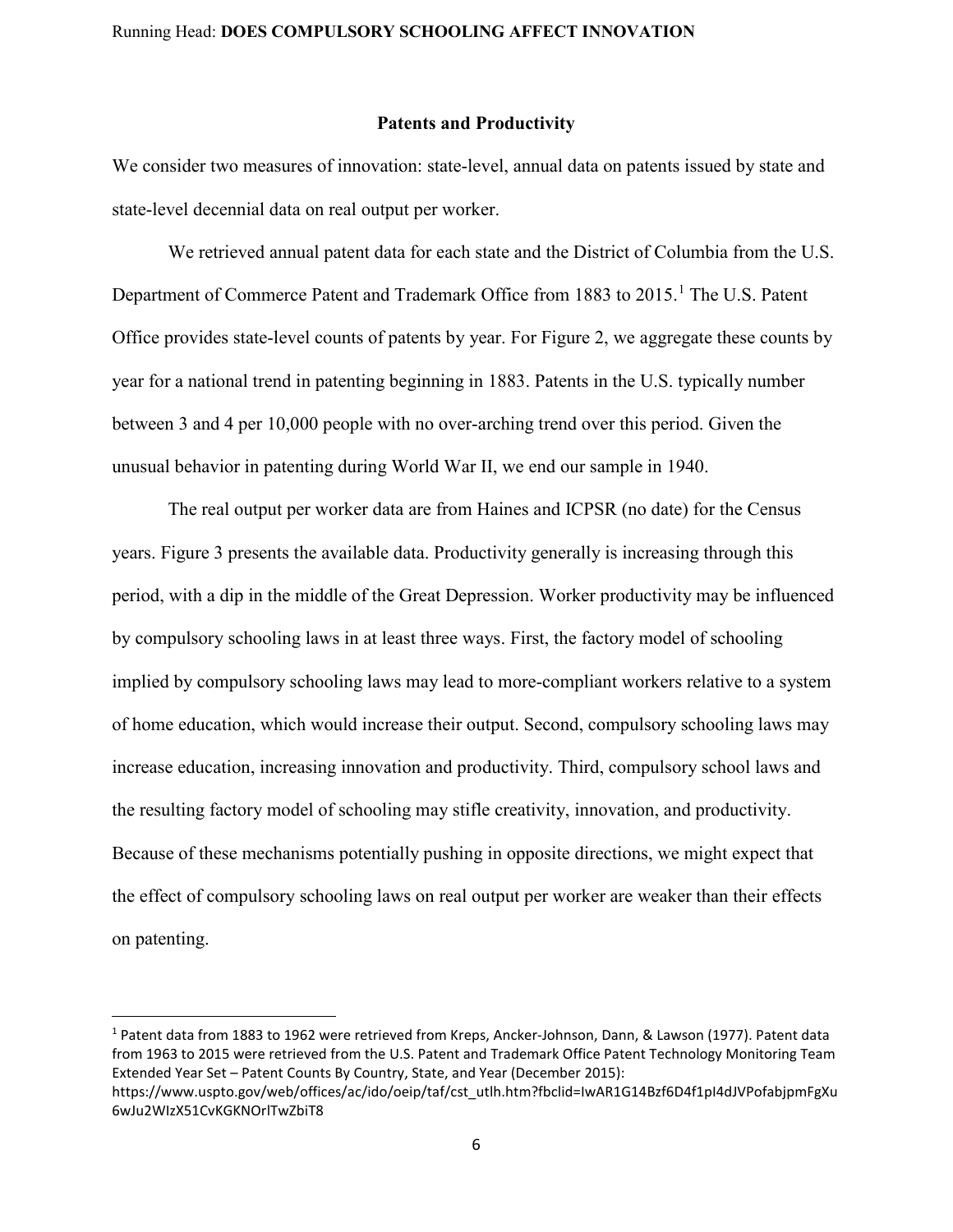What drives innovation is an ongoing question for entrepreneurs and policymakers.

Lerner (2002) reviews the international and historical evidence and concludes that, once the specification controls for trends in patenting, changes in patent law are uncorrelated with patent activity. Boldrin and Levine (2013) summarize the literature on patents, concluding that patents are more common in competitive industries confirming the results in Stigler (1956). Boldrin, Correa, Levine, and Ornaghi (2011) find no correlation between patent activity and productivity. This suggests that our two measures capture different aspects of innovation.

Some recent evidence suggests a link between institutions and innovation. Wagner and Pavlik (2019) find that U.S. metropolitan areas with more economic freedom experience more patents per capita, across a more diverse set of products, and from a more diverse set of innovators. These results are consistent with a correlation between patents and industry competition. Beeson (2017) observes more research and development investment in U.S. states adopting the Uniform Trade Secrets Act, at least in some industries. Next, we estimate the role compulsory schooling may have played in patenting and productivity.

#### **Empirical Specification**

Compulsory schooling laws affect the outcomes of adults many years later. Akcigit, Grigsby, and Nicholas (2017a) provide some background as to the type of people who become innovators and inventors. They match patents with Census records around the turn of the  $20<sup>th</sup>$  century. They document several relevant empirical regularities: densely populated, financially developed, and geographically connected states were more inventive; inventors were more educated; and inventors were most productive between the ages of 36 and 55. We use this last fact to motivate the lag-structure of our specification. Early laws typically required attendance between ages 8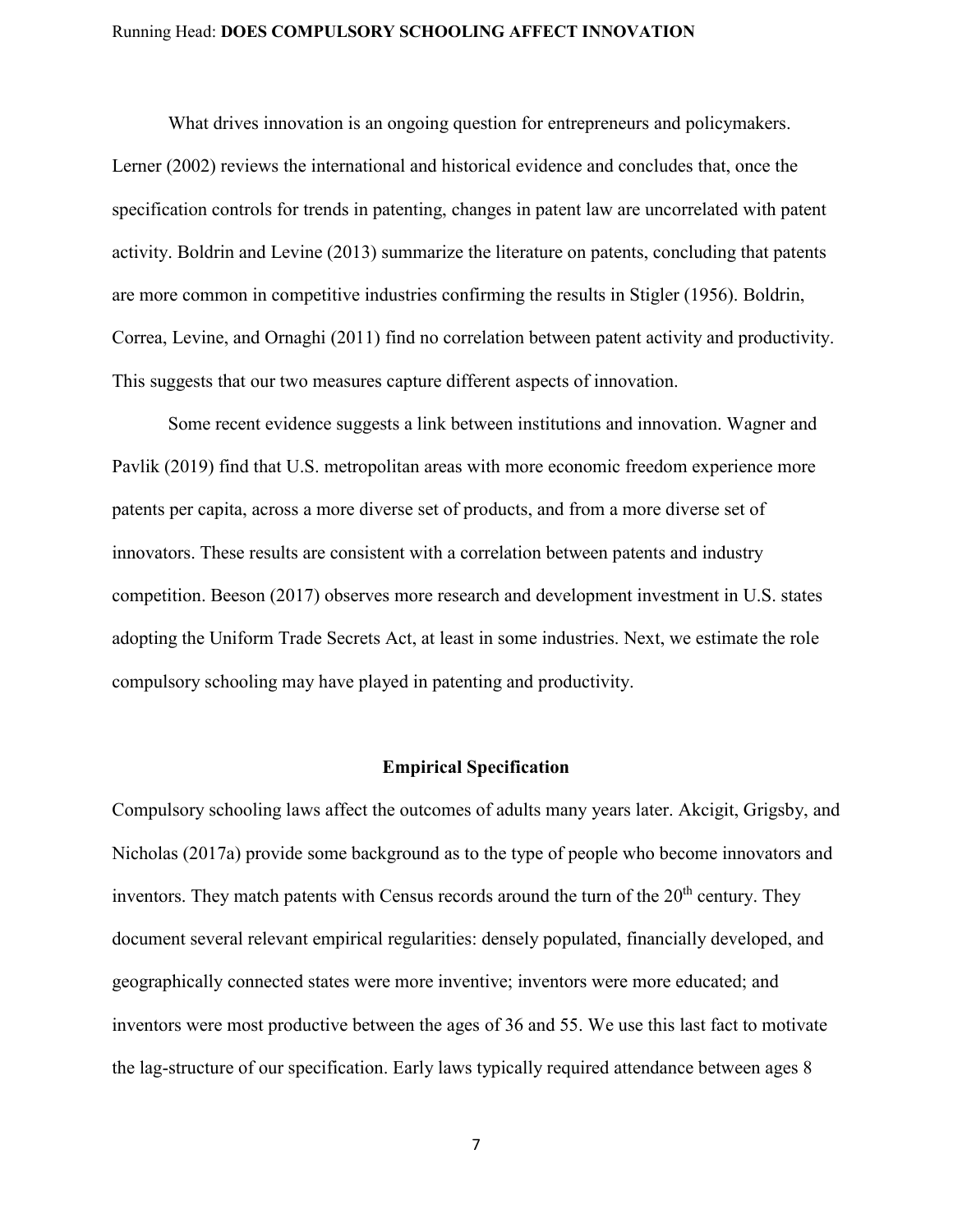and 14, although there is substantial variation. This implies about a 25- to 40-year lag in effects on patenting as illustrated in Figure 4.

Given the timing of the likely effect, we consider several specifications. We have data only in Census years for the productivity measure. The limited number of available years and resulting degrees of freedom restrict the flexibility we can include in the specification. We estimate a standard difference-in-differences specification for state *s* in year *t*, lagging the indicator for adoption of the law by 20 years.

We also estimate a specification allowing the effect of the law to change non-linearly over time.

outcome<sub>st</sub> = 
$$
\beta_1 law_{t-20} + \beta_2 years
$$
 since  $law_{t-20} + \beta_3 years$  since  $law_{t-20}^2 + X'\delta$   
+  $\gamma_s + \tau_t + \varepsilon_{st}$ 

We have annual data on patents by state. The large increase in the number of observations—and degrees of freedom—allow us to estimate a more flexible specification. We estimate an event study framework:

$$
outcome_{st} = \sum_{p=-10}^{45} \beta_p law_{t-p} + X'\delta + \gamma_s + \tau_t + \varepsilon_{st}
$$

The event study more flexibly considers the timing of the law's effect on future patent behavior of the affected children.

All specifications include state fixed effects,  $\gamma_s$ , and year fixed effects,  $\tau_t$ . We also include vector *X* of the following controls: the percent of bordering states with compulsory schooling laws, the number of years since the state entered the union, the average age of the population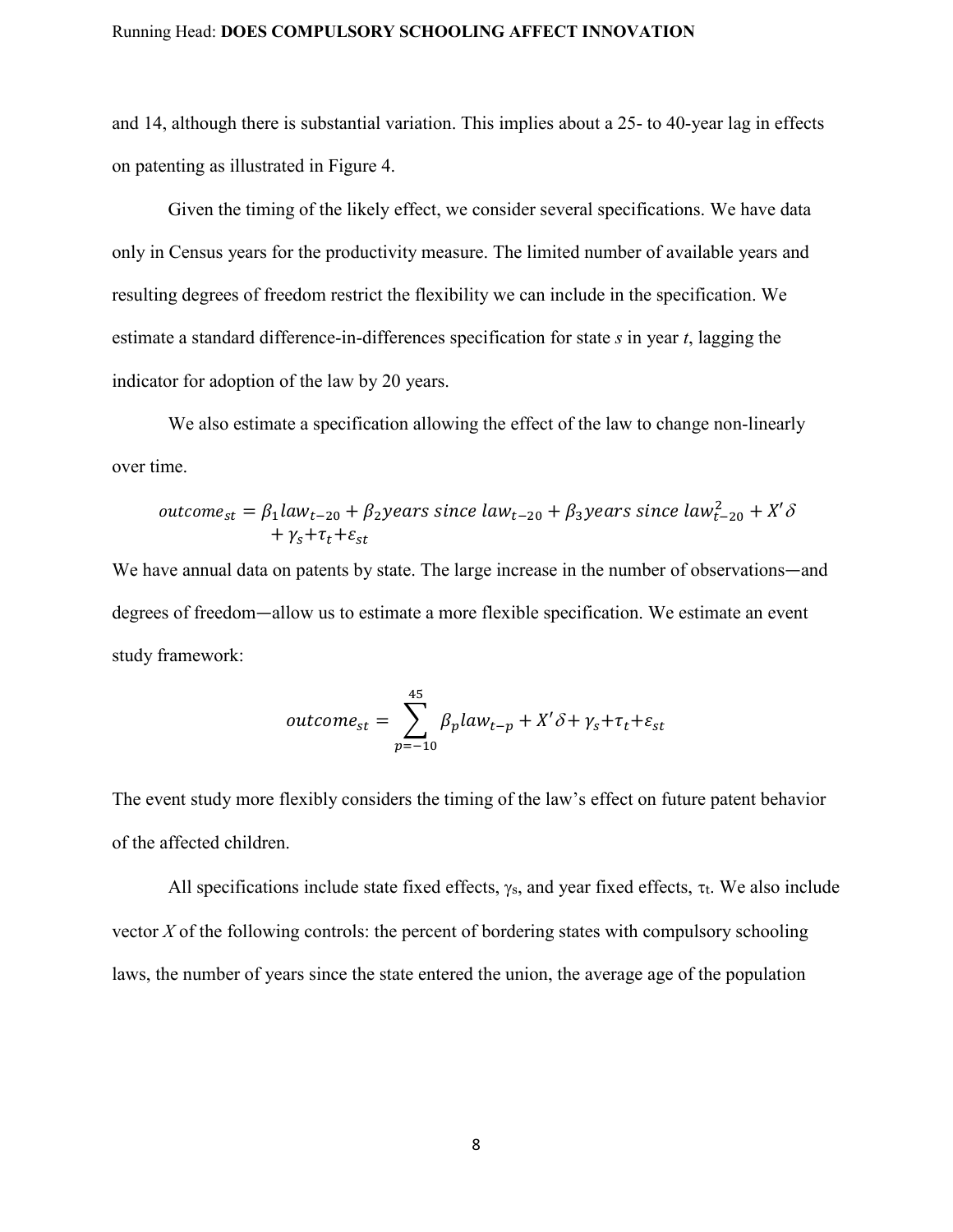(linearly interpolated between Census years when necessary), and the farmland per worker in the state.<sup>[2](#page-10-0)</sup> Summary statistics for these variables are presented in Table 1.

Akcigit, Grigsby, and Nicholas (2017b) show that immigrant inventors were more productive than native-born inventors in the U.S. The impetus for compulsory schoolings laws, in part, stemmed from a backlash against wider spread immigration and a desire to compel the new immigrants to assimilate (Katz 1976). To the extent that laws were passed earlier in states with more immigrants, and the higher inventiveness of immigrants, our results are biased toward finding positive effects of compulsory schooling laws on patenting.

#### **Results**

Table 2 presents the difference-in-differences results with the law indicator lagged 20 years. The data on real output per worker are available in the Census years leading up to 1929 and then annually. We use the Census years from 1890 to 1940 to estimate these specifications, giving us six years of observations for each state (1890, 1900, 1910, 1920, 1930, and 1940). For comparability between the two outcome variables, we first use these same years for patents. The six observations per state provide only limited degrees of freedom; we estimate parsimonious specifications.

The specification in Table 2 assumes the law takes at least 20 years to affect patenting or productivity. Columns (1) and (5) include only the state fixed effects, year fixed effects, and law indicators. These estimates suggest that patenting is higher and output per worker lower in years after a compulsory schooling law. Columns (2) and (6) allow the effect of the law to change the longer the law is in place. We continue to observe higher levels of patenting post-compulsory

<span id="page-10-0"></span> $<sup>2</sup>$  Data on farmland, labor force, and output are from Turner, Tamura, and Mulholland (2013).</sup>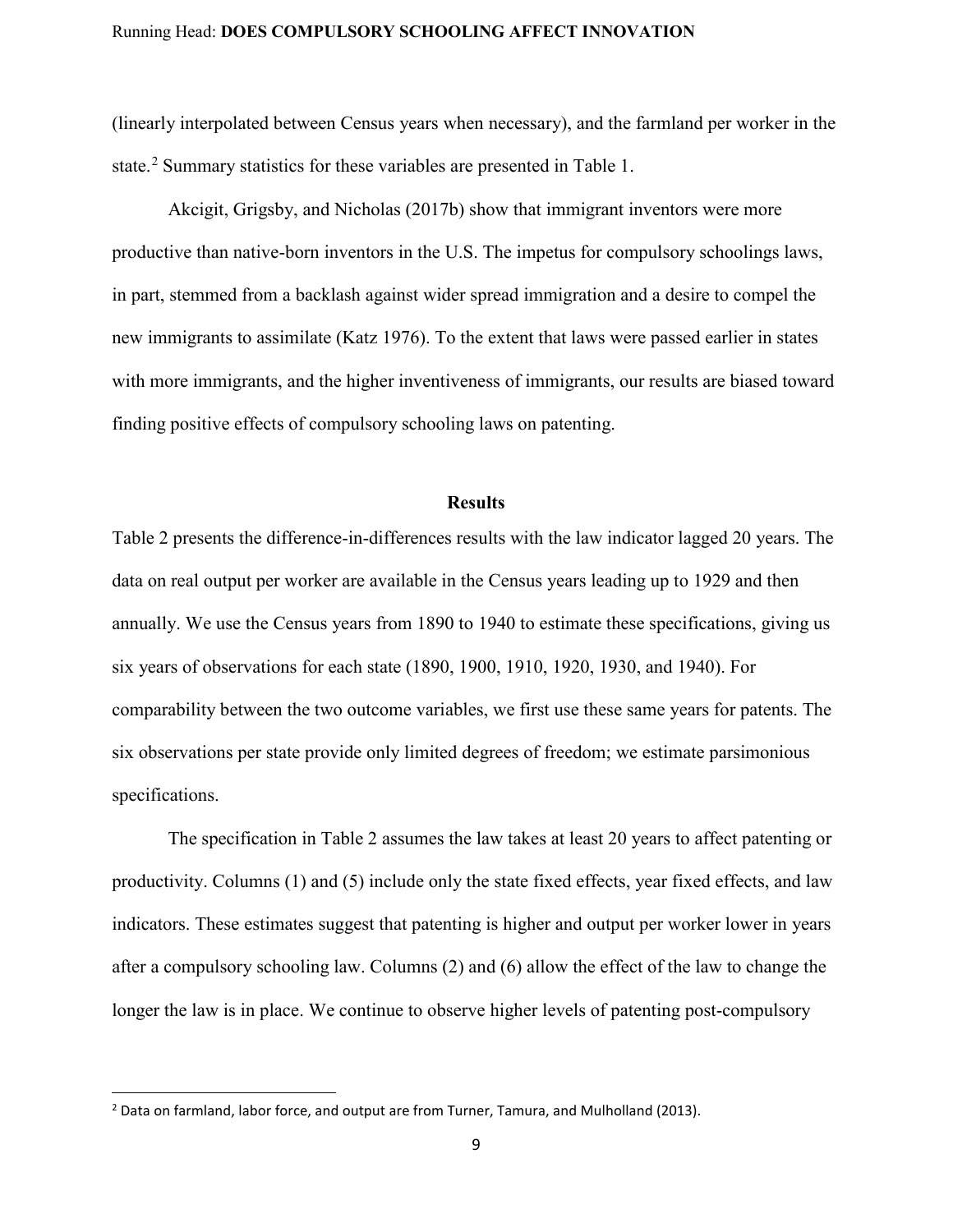schooling laws, although the effect is not statistically significant. Once we allow the effect to change the longer the law is in place, we observe statistically significant declines in real output per worker once the law has been adopted for a least a few years.

The remaining columns add a limited number of control variables and produce qualitatively similar estimates. Patents are lower in years following the compulsory schooling laws, although the estimates are not generally statistically significant. When the effect is allowed to change over time, real output per worker is lower once the law has been in effect for a few years.

Because we have annual data on patents, we can estimate more-expansive specifications. The first four columns of Table 3 present estimates for logged patents per 10,000 using the annual observations and the Table 2 specifications. These specifications suggest that the initial effect of compulsory schooling is to increase patents, although the magnitude of the increase slowly declines over time. The estimated effects are not sensitive to adding this limited set of control variables. Columns (5) through (8) also include state-specific linear time trends. Adding the state-specific trends changes the picture: although compulsory schooling laws initially raise patenting, over time, the effect quickly turns negative, with or without the added control variables in the specification.

Figure 5 presents the event study estimates. The omitted year is the year of adoption. Each variable represents five-year time spans prior to or following adoption. The coefficients gradually become more negative after about 20 years, becoming statistically less than zero at the [3](#page-11-0)0- to 34-year mark, when the initial cohorts would be around 45 years of age.<sup>3</sup> The last lagged

<span id="page-11-0"></span><sup>&</sup>lt;sup>3</sup> In 1910, the median years of schooling completed was 8 years. Assuming those in school ranged from aged 6 to 13 or 14 years old, the laws induced this cohort to stay in school longer and changed the nature of their schooling and peers. Thirty years later, those students are 36 to 43 or 44 years old; 35 years later, they are 41 to 48 or 49 years old.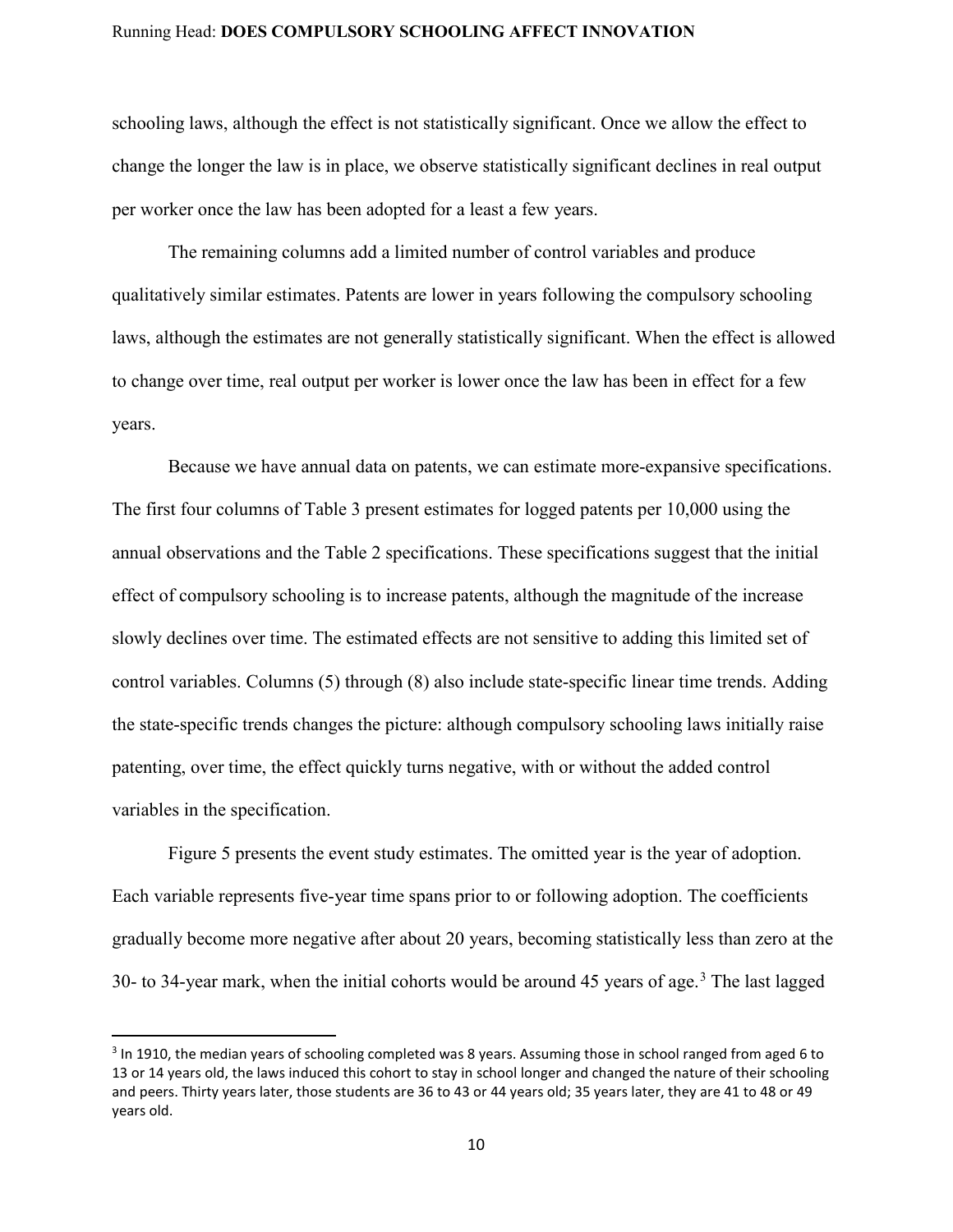term is 55 years or more. The coefficient on this variable is somewhat less negative than the 50 to 54 year variable, consistent with the non-linear response shown in Table 2.

Taken together, the results suggest that the adoption of compulsory schooling led to lower rates of patenting 30 years following their adoption—when the initial cohorts would be roughly in their mid-forties, prime years of patent activity for innovators (Akcigit, Grigsby, & Nicholas, 2017a). Estimates using output per worker also suggest declines in output per worker following the adoption of compulsory schooling laws.

## **Conclusion**

Economists such as Herb Gintis and Samuel Bowles, as well as experienced public school teacher and popular author John T. Gatto (2002), have long argued that mass schooling is "dumbing us down." We consider how the initial adoption of compulsory schooling affected state-level rates of patenting and real output per worker, finding declines in both once the originally affected cohorts reach middle age. Compulsory schooling laws may have reduced innovation and productivity by reducing home education in favor of formal schooling or by changing the nature of formal schooling. Because this is the first empirical study linking compulsory schooling laws to innovation and productivity, more research is needed on the topic. Research on the specific mechanisms linking formal schooling and homeschooling to innovation is especially welcome.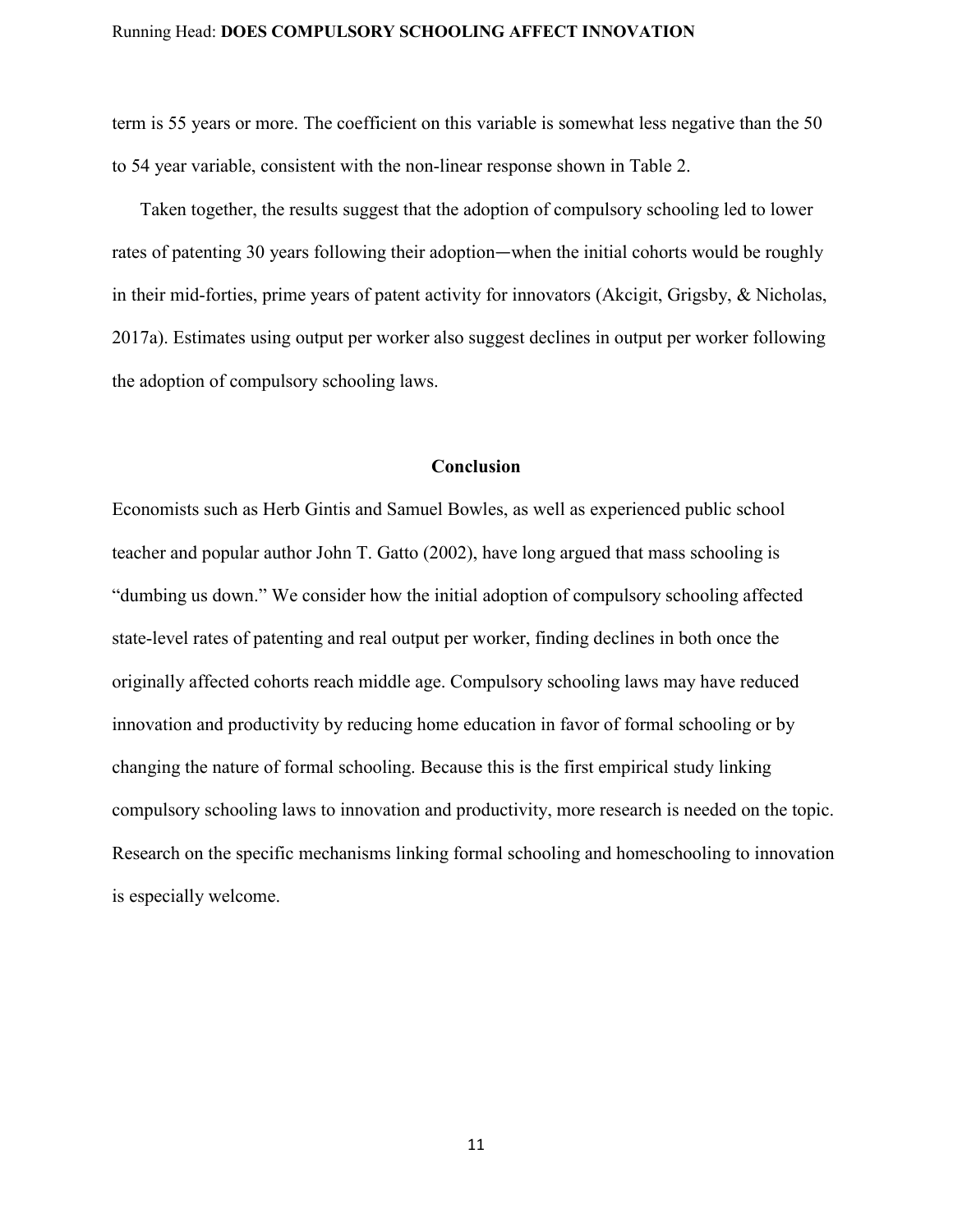#### **References**

- Akcigit, U., Grigsby, J., & Nicholas, T. (2017). The rise of american ingenuity: Innovation and inventors of the golden age (No. w23047). National Bureau of Economic Research. Retrieved from https://www.nber.org/papers/w23047.pdf
- Akcigit, U., Grigsby, J., & Nicholas, T. (2017). Immigration and the rise of American ingenuity. *American Economic Review*, *107*(5), 327-31.
- Angrist, J. D., & Keueger, A. B. (1991). Does compulsory school attendance affect schooling and earnings? *Quarterly Journal of Economics*, *106*(4), 979-1014.
- Boldrin, M., Allamand, J. C., Levine, D. K., & Ornaghi, C. (2011). Competition and innovation. *Cato Papers on Pub. Pol'y*, *1*, 109.
- Boldrin, M., & Levine, D. K. (2013). The case against patents. *Journal of Economic Perspectives*, *27*(1), 3-22.
- Bowles, S., & Gintis, H. (1976). *Schooling in capitalist America: Educational reform and the contradictions of economic life*. New York: Routledge.
- Bowles, S., & Gintis, H. (2002). Schooling in capitalist America revisited. *Sociology of Education*, *75*(1), 1-18.
- Burke, L. M. (2019). Bringing achievement home: A review of the academic outcomes of homeschooling students in the United States. HSLDA. Retrieved from https://secureservercdn.net/45.40.149.34/n5e.cd2.myftpupload.com/wpcontent/uploads/2020/04/Bringing-Achievment-Home.pdf
- Cogan, M. F. (2010). Exploring Academic Outcomes of Homeschooled Students. *Journal of College Admission*, *208*, 18-25.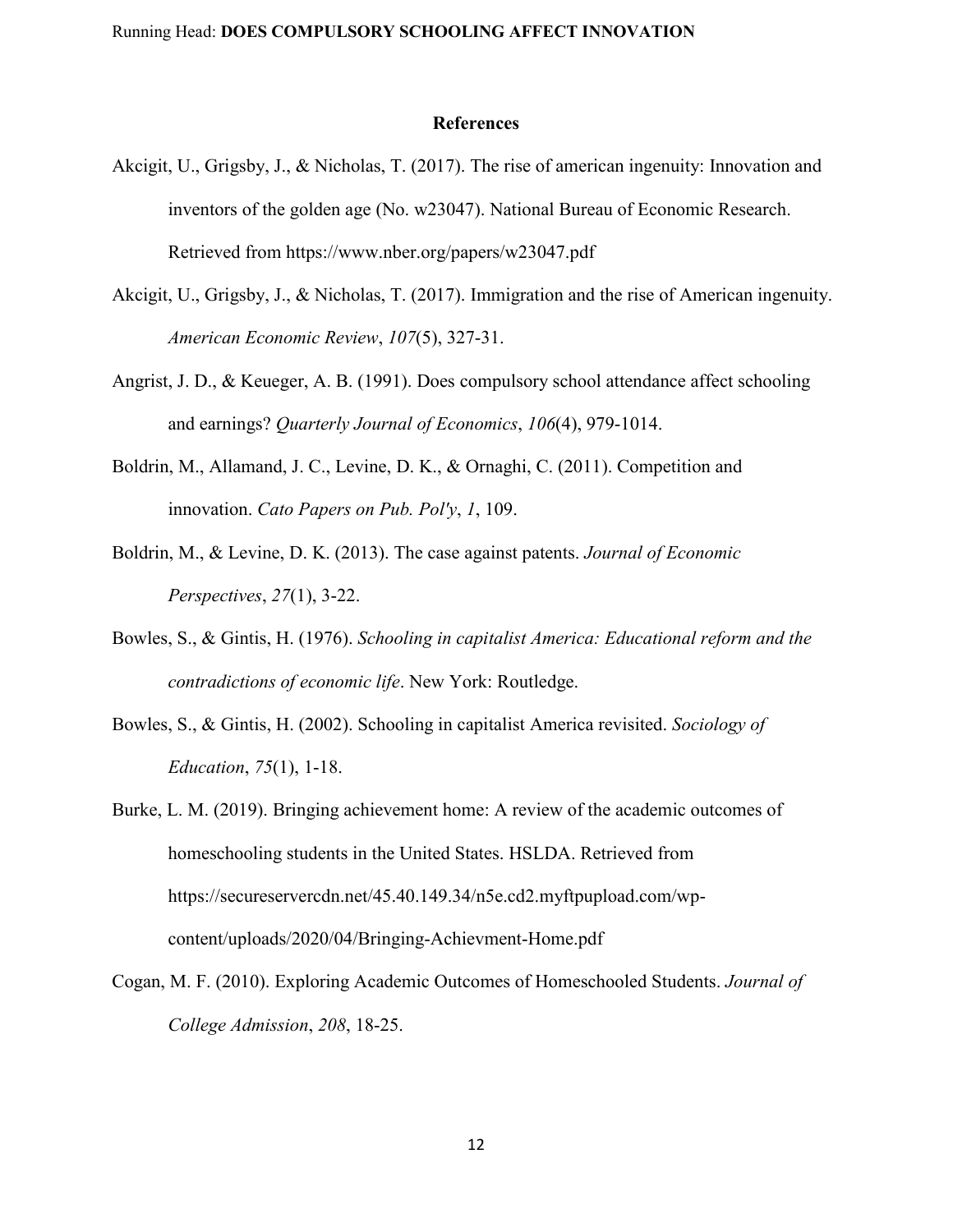- Currie-Knight, K. (2020). Rethinking America's internal education narrative: An analysis or historical narratives and the foundations of public schools. Educational Freedom Institute Working Paper No. 01-2020. Retrieved from https://secureservercdn.net/45.40.149.34/n5e.cd2.myftpupload.com/wpcontent/uploads/2020/04/EFI-WP\_InternalEdNarrative\_01-2020.pdf
- DeAngelis, C. A. (2018). Is Public Schooling a Public Good? An Analysis of Schooling Externalities. Policy Analysis No. 842. Cato Institute.
- DeAngelis, C. A. (2019). Does private schooling affect noncognitive skills? International evidence based on test and survey effort on PISA. *Social Science Quarterly*, *100*(6), 2256-2276.

Dewey J. (1916). *Democracy and education*. New York: The Macmillan Company.

- Gatto, J. T. (2002). *Dumbing us down: The hidden curriculum of compulsory schooling*. New Society Publishers.
- Gatto, J. T. (2000). *The underground history of American education*. New York, NY: Oxford Village Press.
- Glenn, C. L. (1988). *The myth of the common school*. University of Massachusetts Press.
- Goldin, C., & Katz, L. F. (2011). Mass secondary schooling and the state: the role of state compulsion in the high school movement. In *Understanding long-run economic growth: Geography, institutions, and the knowledge economy* (pp. 275-311). University of Chicago Press.
- Goldschlag, N., & Tabarrok, A. (2018). Is regulation to blame for the decline in American entrepreneurship?. *Economic Policy*, *33*(93), 5-44.

Gutmann, A. (1999). *Democratic education*. Princeton, NJ: Princeton University Press.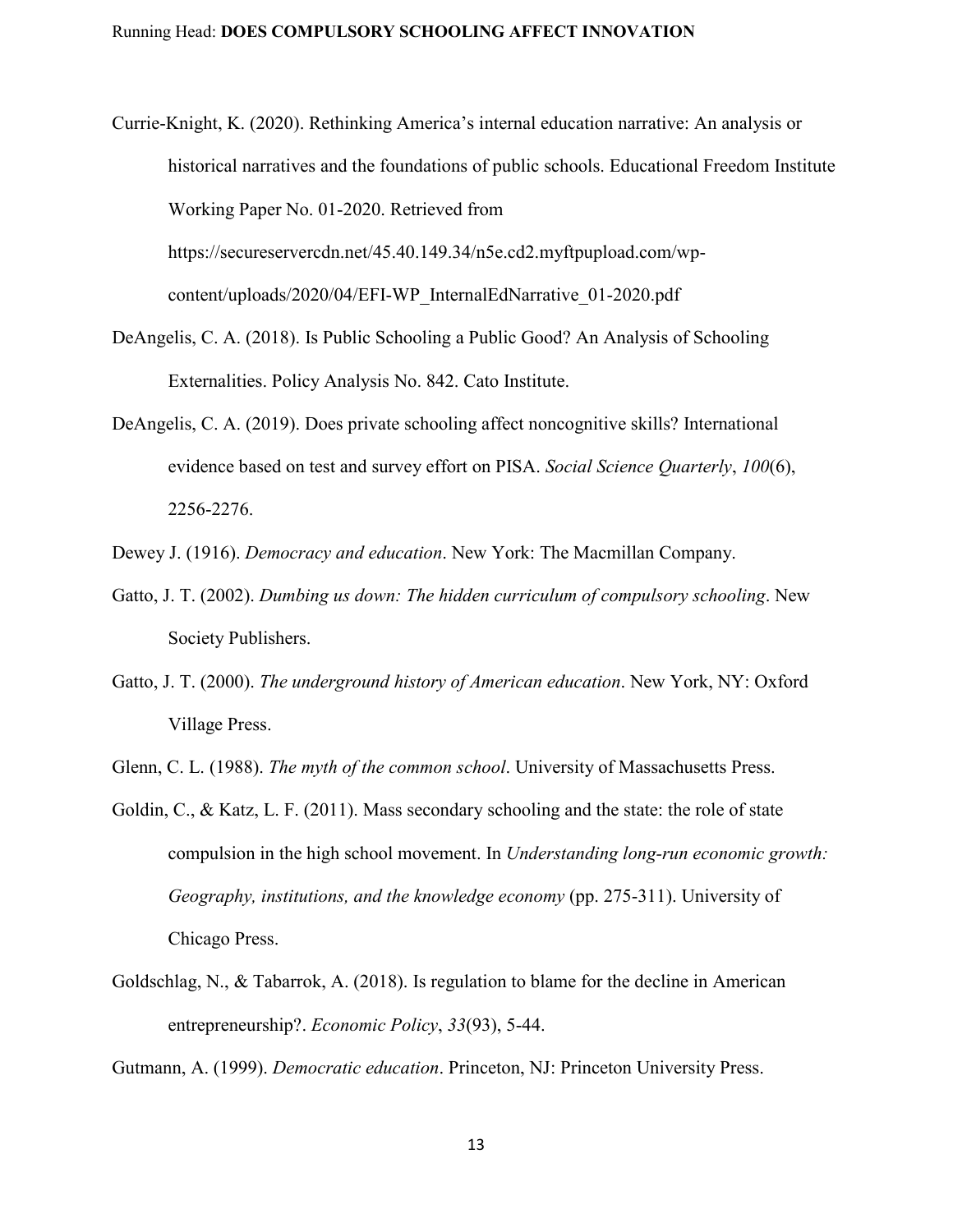- Haines, M. R., and Inter-university Consortium for Political and Social Research. Historical, Demographic, Economic, and Social Data: The United States, 1790-2002. Interuniversity Consortium for Political and Social Research [distributor], 2010-05-21. https://doi.org/10.3886/ICPSR02896.v3
- Hamlin, D. (2019). Do Homeschooled Students Lack Opportunities to Acquire Cultural Capital? Evidence from a Nationally Representative Survey of American Households. *Peabody Journal of Education*, *94*(3), 312-327.
- Katz, M. S. (1976). A History of Compulsory Education Laws. Phi Delta Kappa Fastback Series, No. 75. Bicentennial Series.
- Kim, K. H. (2011). The creativity crisis: The decrease in creative thinking scores on the Torrance Tests of Creative Thinking. *Creativity Research Journal*, *23*(4), 285-295.
- Kreps, J. M., Ancker-Johnson, B., Dann, C. M., & Lawson, W. S. (1977). Technology Assessment & Forecast. Seventh Report. U.S. Department of Commerce Patent and Trademark Office. Retrieved from

https://www.uspto.gov/web/offices/ac/ido/oeip/taf/data/taf7\_tbla2\_us.pdf?fbclid=IwAR1

e\_YRWtDdHlScUKBEwQIodHeKJYeHBvnbeBYyVVkD-Fxj2u3UJclCUujI

Lerner, J. (2002). 150 years of patent protection. *American Economic Review*, *92*(2), 221-225.

Lleras-Muney, A., & Shertzer, A. (2015). Did the Americanization movement succeed? An evaluation of the effect of english-only and compulsory schooling laws on immigrants. *American Economic Journal: Economic Policy*, *7*(3), 258-90.

Mann, H. (1855). *Lectures on education*. Boston, MA: WB Fowle and N. Capen.

Medlin, R. G. (2013). Homeschooling and the question of socialization revisited. *Peabody Journal of Education*, *88*(3), 284-297.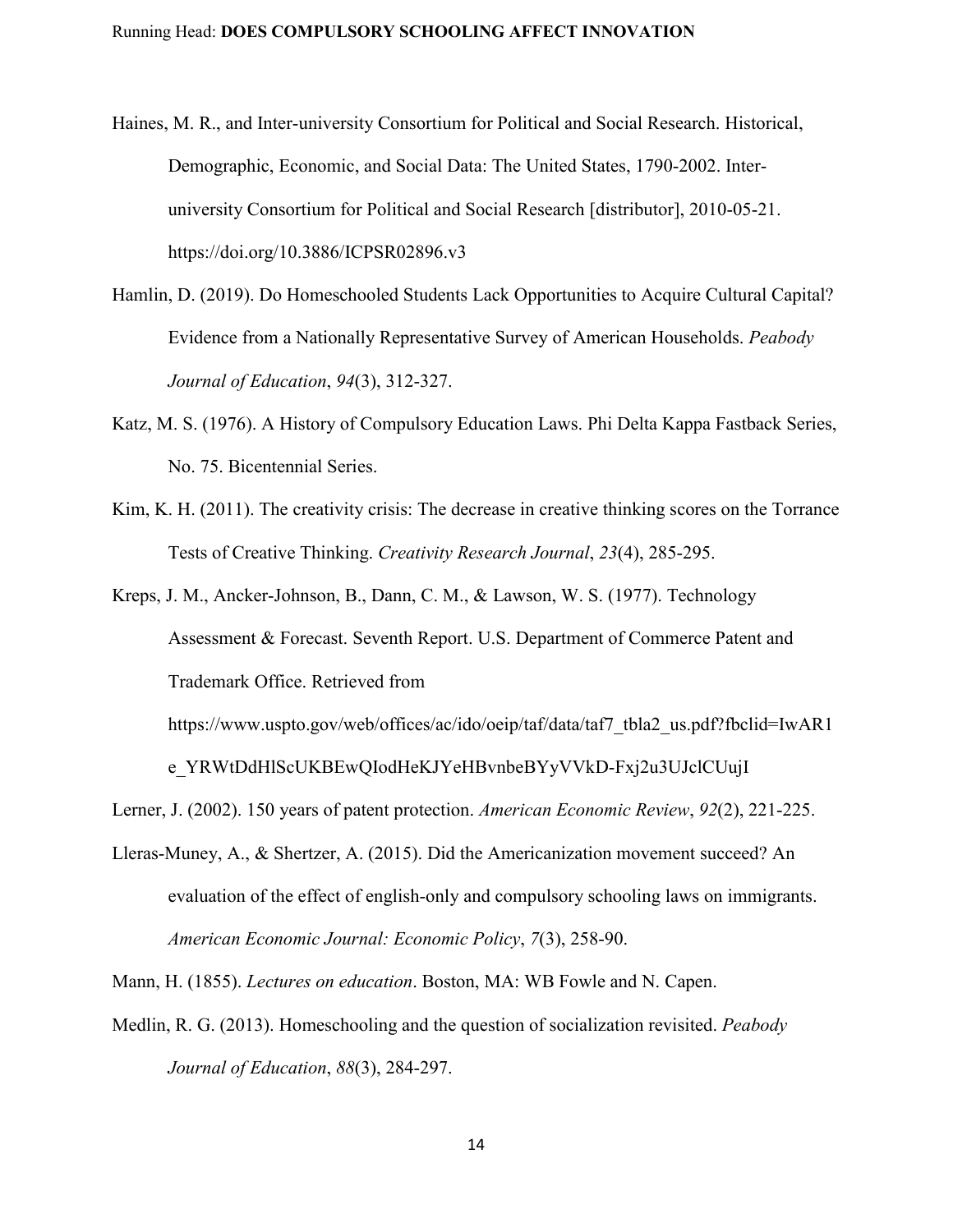- McDonald, K., & Gray, P. (2019). *Unschooled: Raising Curious, Well-educated Children Outside the Conventional Classroom*. Chicago, IL: Chicago Review Press.
- Oreopoulos, P., Page, M. E., & Stevens, A. H. (2006). The intergenerational effects of compulsory schooling. *Journal of Labor Economics*, *24*(4), 729-760.
- Png, I. P. (2017). Law and innovation: evidence from state trade secrets laws. *Review of Economics and Statistics*, *99*(1), 167-179.
- Rauscher, E. (2014). Hidden gains: Effects of early US compulsory schooling laws on attendance and attainment by social background. *Educational Evaluation and Policy Analysis*, *36*(4), 501-518.
- Ray, B. D. (2017). A systematic review of the empirical research on selected aspects of homeschooling as a school choice*. Journal of School Choice*, *11*(4), 604-621.
- Rush, B. (1786). Thoughts upon the mode of education proper in a republic. In Rudolph, F. (1968) (Ed.) *Essays on education in the early republic*. Cambridge, MA: Harvard University Press.
- Saltman, K. J. (2000). *Collateral damage: Corporatizing public schools--A threat to democracy*. Lanham, MD: Rowman & Littlefield.
- Stigler, G. J. (1956). Industrial Organization and Economic Progress. In White, L. D. (Ed.) *The State of the Social Sciences*, 269 – 82. University of Chicago Press
- Turner, C., Tamura, R., & Mulholland, S. E. (2013). How important are human capital, physical capital and total factor productivity for determining state economic growth in the United States, 1840–2000?. *Journal of Economic Growth*, *18*(4), 319-371.
- Taylor, B. P. (2010). *Horace Mann's Troubling Legacy: The Education of Democratic Citizens*. University Press of Kansas.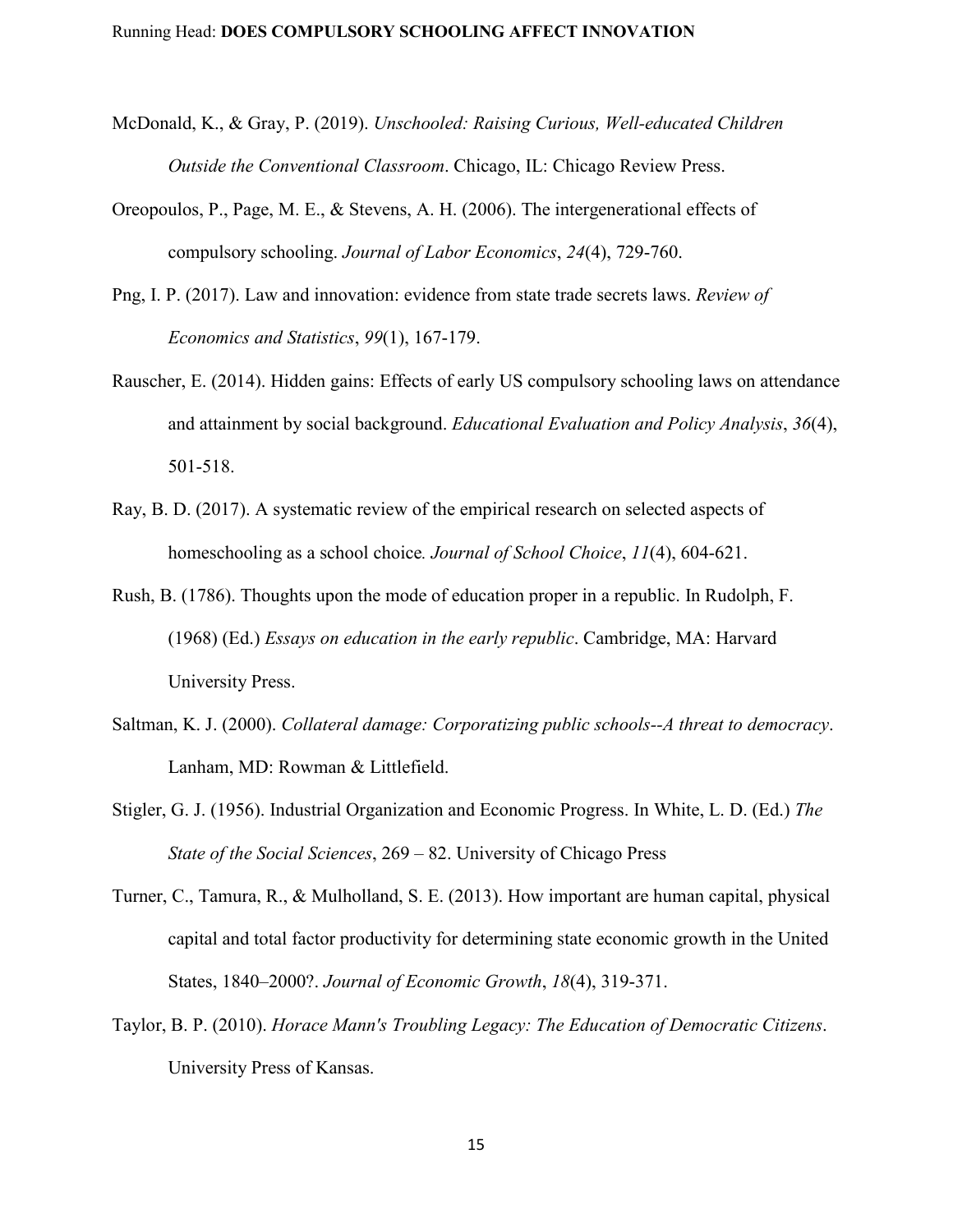- Tyack, D. B. (1974). *The one best system: A history of American urban education* (Vol. 95). Harvard University Press.
- U.S. Patent and Trademark Office (2015) Patent Technology Monitoring Team Extended Year Set – Patent Counts by Country, State, and Year. Accessed 5/3/2020 on: https://www.uspto.gov/web/offices/ac/ido/oeip/taf/cst\_utlh.htm?fbclid=IwAR1G14Bzf6 D4f1pI4dJVPofabjpmFgXu6wJu2WIzX51CvKGKNOrlTwZbiT8
- Vinovskis, M. (1995). *Education, society, and economic opportunity: A historical perspective on persistent issues*. Yale University Press.
- Wagner, G. A., & Bologna Pavlik, J. (2019). Patent Intensity and Concentration: The Effect of Institutional Quality on MSA Patent Activity. Available at SSRN 3365314. Retrieved from https://papers.ssrn.com/sol3/papers.cfm?abstract\_id=3365314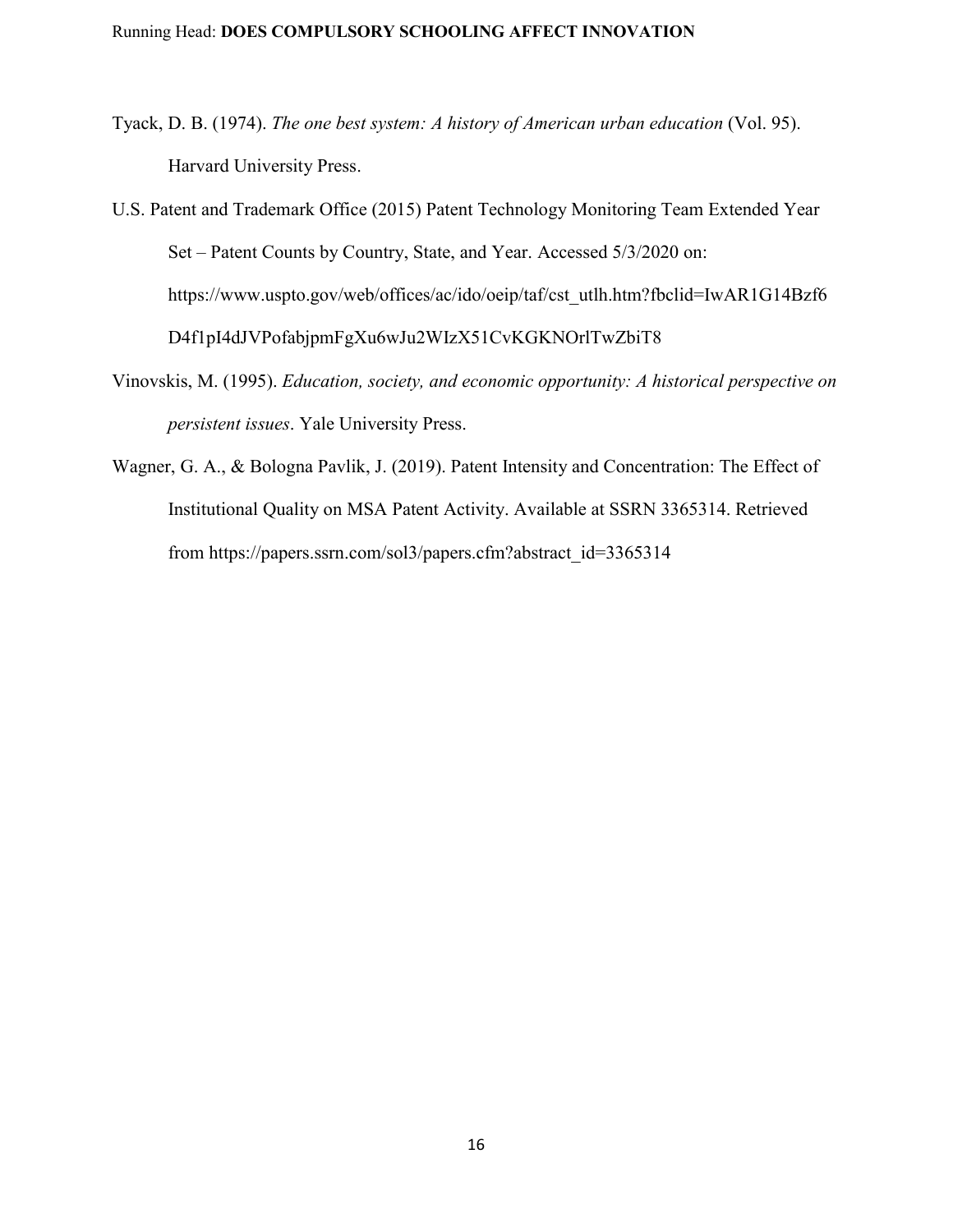

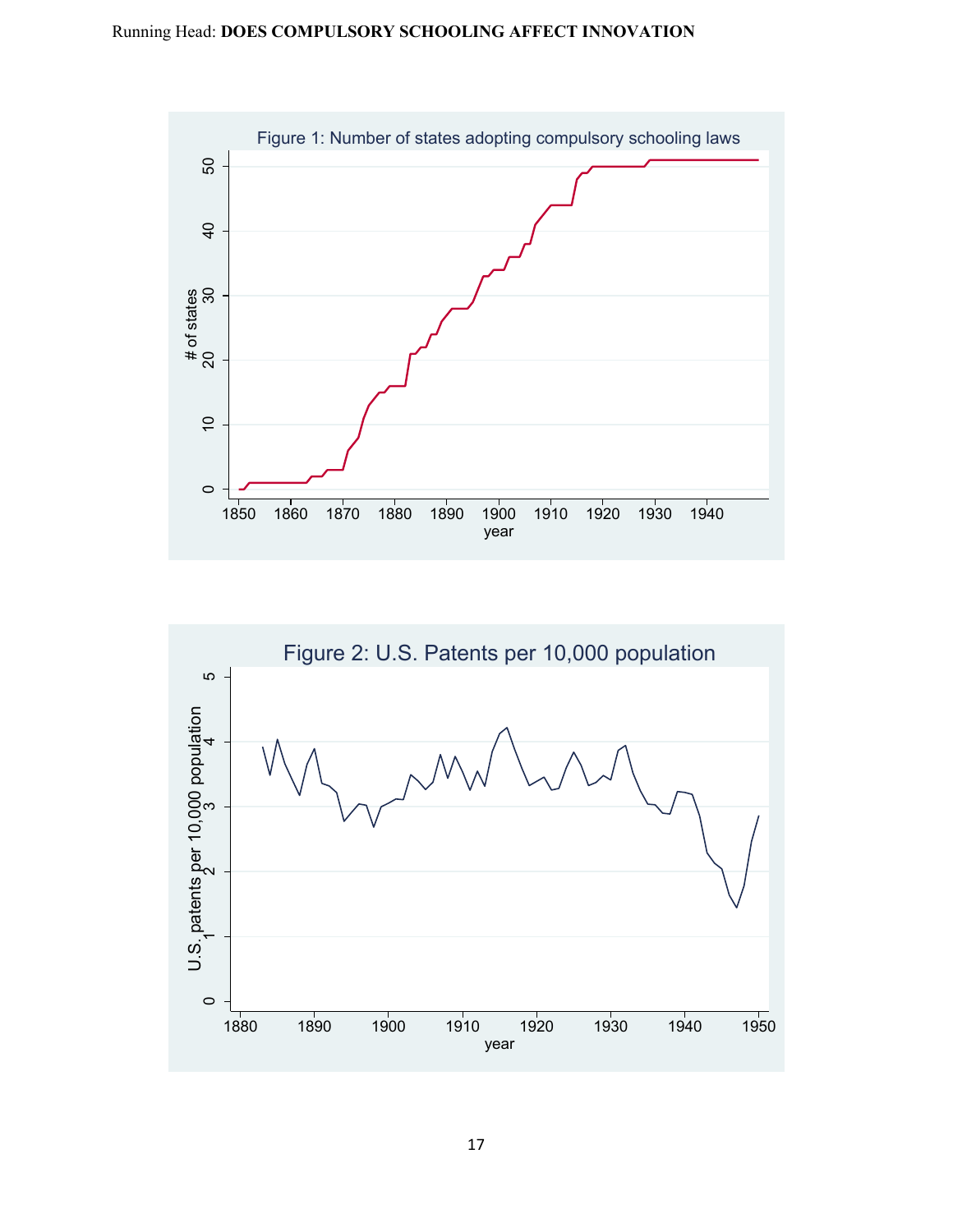

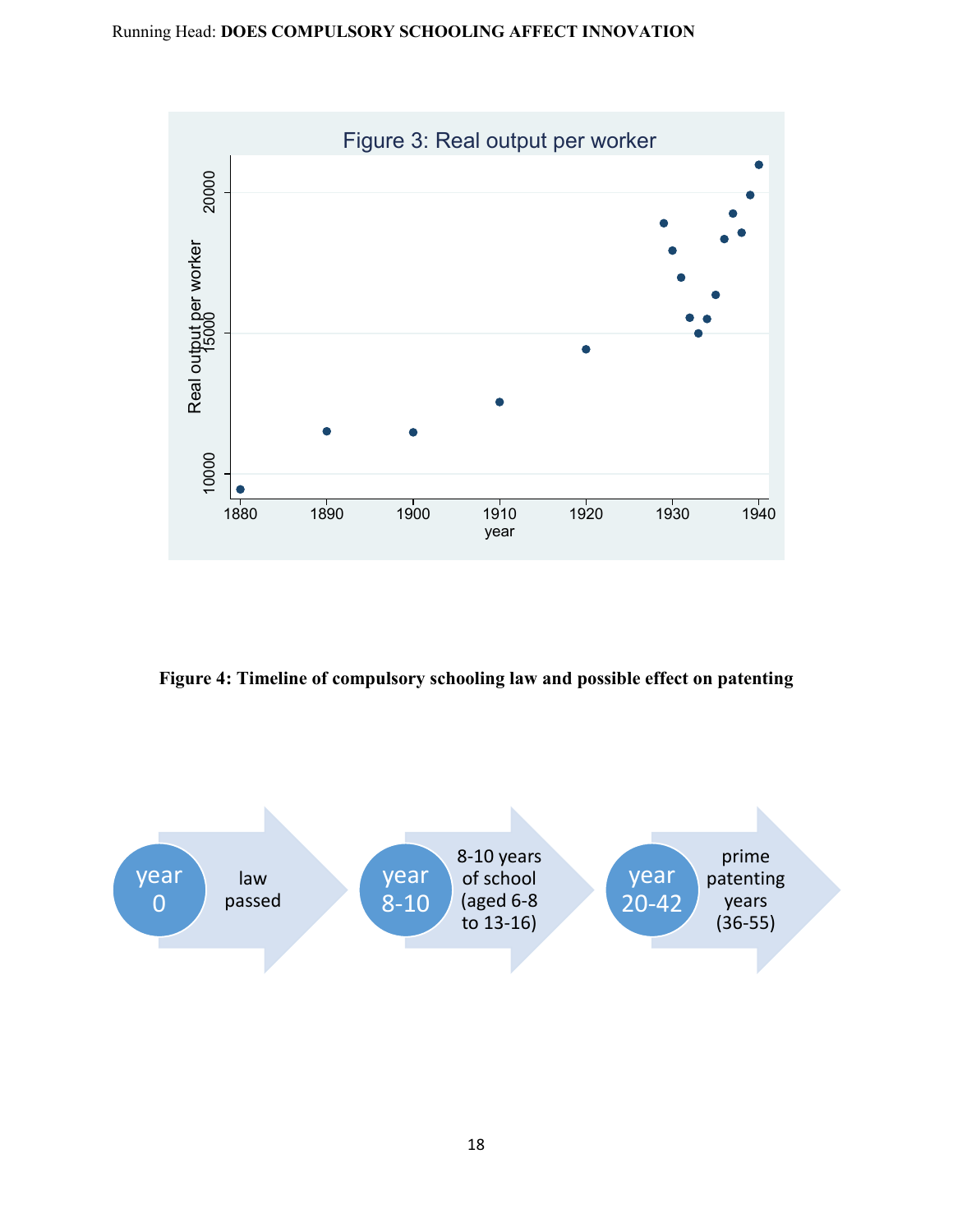

| <b>Table 1: Summary statistics</b> |         |        |        |         |  |  |  |  |
|------------------------------------|---------|--------|--------|---------|--|--|--|--|
|                                    | Std.    |        |        |         |  |  |  |  |
|                                    | Mean    | Dev    | Min    | Max     |  |  |  |  |
| Decennial sample $(n = 283)$       |         |        |        |         |  |  |  |  |
| Real output per worker             | 13628.5 | 5152.1 | 2870.0 | 28742.7 |  |  |  |  |
| Patents per 10,000                 | 3.4     | 5.6    | 0.0    | 33.4    |  |  |  |  |
| Years in Union                     | 81.8    | 43.9   | $-22$  | 153     |  |  |  |  |
| % Neighbors with Law               | 0.9     | 0.3    | 0      | 1       |  |  |  |  |
| Average age in pop                 | 31.4    | 2.0    | 28.8   | 34.7    |  |  |  |  |
| Farmland per worker                | 4468.7  | 627.9  | 3523.3 | 5587.3  |  |  |  |  |
| Annual sample ( $n = 2772$ )       |         |        |        |         |  |  |  |  |
| Patents per 10,000                 | 3.3     | 5.5    | 0.0    | 36.7    |  |  |  |  |
| Years in Union                     | 77.2    | 44.4   | $-29$  | 153     |  |  |  |  |
| % Neighbors with Law               | 0.8     | 0.3    | 0      |         |  |  |  |  |
| Average age in pop                 | 31.0    | 1.9    | 28.0   | 34.7    |  |  |  |  |
| Farmland per worker                | 4320.2  | 501.8  | 3523.3 | 5587.3  |  |  |  |  |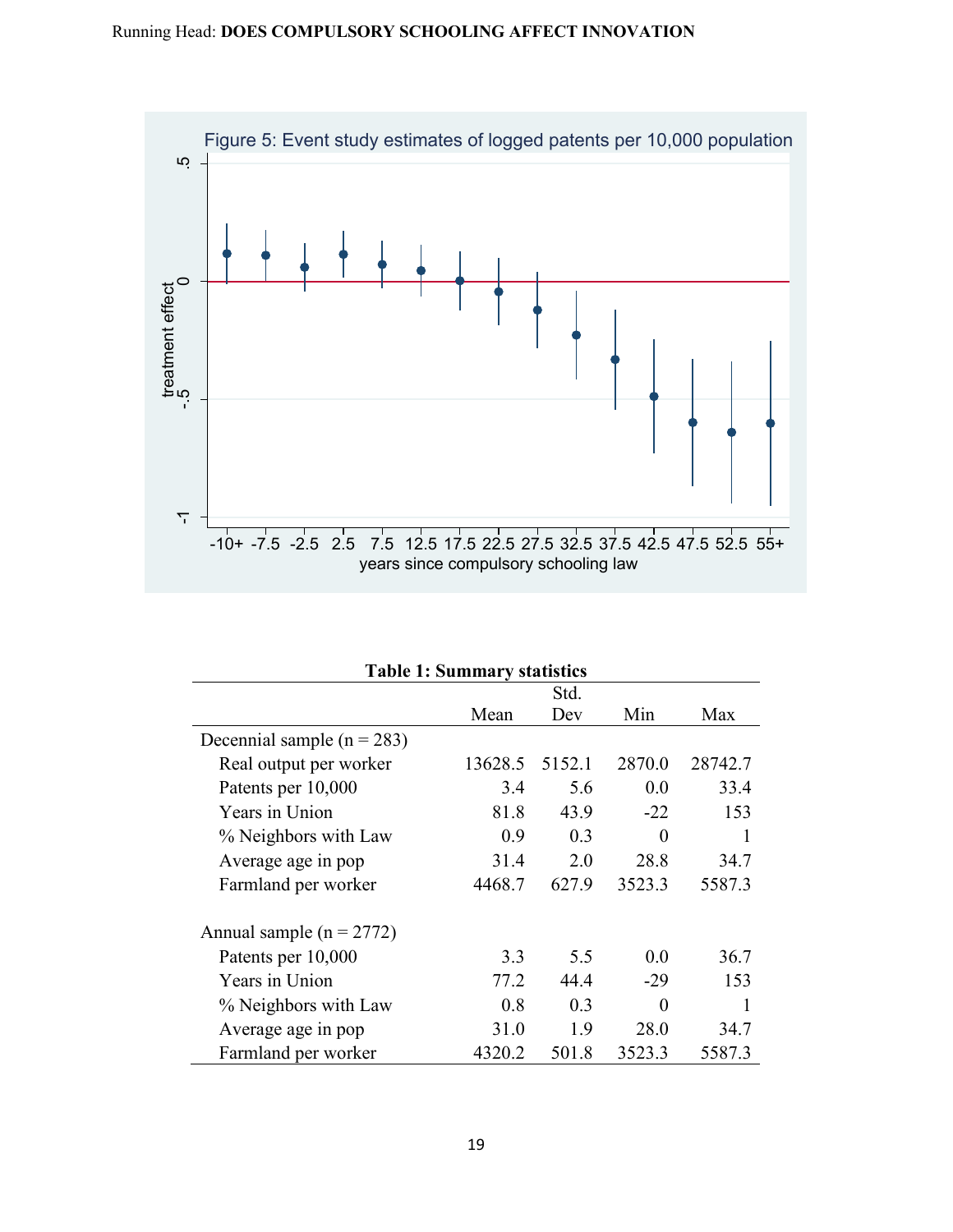| Table 2. Difference-in-unterences estimates of computsory schooling laws, patents, and productivity (1000 to 1740) |         |                            |             |             |                            |             |             |             |  |
|--------------------------------------------------------------------------------------------------------------------|---------|----------------------------|-------------|-------------|----------------------------|-------------|-------------|-------------|--|
|                                                                                                                    | (1)     | (2)                        | (3)         | (4)         | (5)                        | (6)         | (7)         | (8)         |  |
|                                                                                                                    |         | $ln(p$ atents per $10,000$ |             |             | ln(real output per worker) |             |             |             |  |
| Compulsory Schooling $Lawt-20$                                                                                     | 0.098   | 0.095                      | 0.090       | 0.0615      | $-0.015$                   | $-0.018$    | $-0.003$    | 0.005       |  |
|                                                                                                                    | (0.078) | (0.095)                    | (0.078)     | (0.096)     | (0.033)                    | (0.038)     | (0.031)     | (0.038)     |  |
| Years since $lawt-20$                                                                                              |         | 0.002                      |             | $-0.004$    |                            | $-0.011***$ |             | $-0.006*$   |  |
|                                                                                                                    |         | (0.007)                    |             | (0.008)     |                            | (0.003)     |             | (0.003)     |  |
| Years since $law2t-20$                                                                                             |         | $-0.000$                   |             | $-0.000$    |                            | 0.000       |             | 0.000       |  |
|                                                                                                                    |         | (0.000)                    |             | (0.000)     |                            | (0.000)     |             | (0.000)     |  |
| Years in Union                                                                                                     |         |                            | $0.058***$  | $0.061***$  |                            |             | $-0.022***$ | $-0.018***$ |  |
|                                                                                                                    |         |                            | (0.015)     | (0.015)     |                            |             | (0.006)     | (0.006)     |  |
| % Neighbors with Law                                                                                               |         |                            | $-0.193$    | $-0.316*$   |                            |             | $0.299***$  | $0.216***$  |  |
|                                                                                                                    |         |                            | (0.121)     | (0.172)     |                            |             | (0.048)     | (0.068)     |  |
| Average age in pop                                                                                                 |         |                            | $-0.601***$ | $-0.595***$ |                            |             | $0.307***$  | $0.298***$  |  |
|                                                                                                                    |         |                            | (0.149)     | (0.151)     |                            |             | (0.059)     | (0.060)     |  |
| Farmland per worker                                                                                                |         |                            | 0.000       | 0.000       |                            |             | $-0.000$    | $-0.000$    |  |
|                                                                                                                    |         |                            | (0.000)     | (0.000)     |                            |             | (0.000)     | (0.000)     |  |
| R-squared                                                                                                          | 0.208   | 0.208                      | 0.216       | 0.220       | 0.728                      | 0.761       | 0.767       | 0.771       |  |

## **Table 2: Difference-in-differences estimates of compulsory schooling laws, patents, and productivity (1880 to 1940)**

Notes: There are 283 observations over 48 states. All regressions include state and year fixed effects. Standard errors in parentheses. \*\*\* p<0.01, \*\* p<0.05, \* p<0.10.